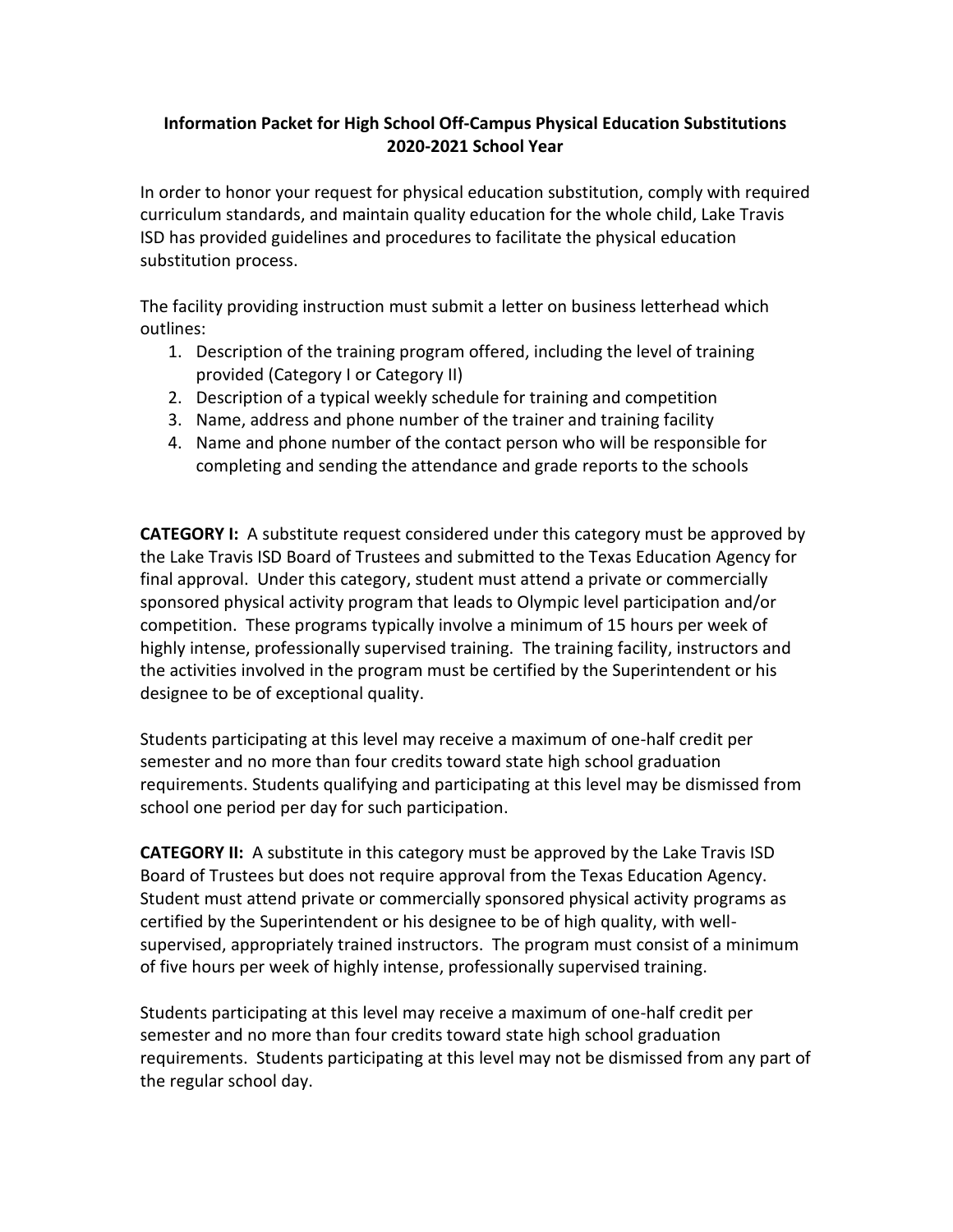Please review the LTISD guidelines below before applying for the program:

- Examples of physical activities include but are not limited to: Ice hockey, iceskating, equestrian training, and gymnastics. An exercise class does **NOT** qualify as a physical activity to replace P.E.
- The physical activity program is conducted by a private or commercially sponsored center, which provides **both** instruction and physical application.
- Time on task equals no less than 15 hours per week (for Category I) or five hours per week (for Category II) under the **direct** supervision of a coach or professional trainer. **Travel time is NOT included as part of the time on task requirement.**
- Parents are responsible for providing transportation to and from the physical activity program. Students must be picked up at the **BEGINNING** of the student's off period. Those students not picked up will be put in a class.
- P.E. Waivers can be **REVOKED** if the student/provider does not comply with the guidelines (i.e., being picked up at the start of the last period of the day, not turning in grade sheets in a timely manner.)
- Only 6 hours of tournament play per week may be included in the 15 hour per week requirement for Category I activities.
- Students who work at the location in which they are also receiving credit for physical education may NOT include work hours.
- Documentation by nine week period of attendance and assessment of achievement in the substituted activity is to be submitted on the *Student Credit Information* to the HS counseling department by the due dates noted on the *Student Credit Information* form.
	- **1.** If the grade is not reported by the grade report deadline, the student will not receive P.E. credit for the waiver.
	- **2.** If the grade is not reported in a timely manner, the waiver will be denied.
- Applicant must resubmit an application *each year* to the HS counseling department. Packets are available from the counselors. A P.E. waiver *only* waives a student out of athletics or P.E. Students may not miss any class other than physical education (which includes athletics).
- Please note: **No more than four physical education credits may be earned through a combination of athletics, Cavalettes, marching band, or cheerleading AND participation in a P.E. substitution.**

Included in this information packet:

- *1.* For parents and private/commercial physical activity programs *Information Packet for High School Off-Campus Physical Education Substitutions*
- *2.* For parents to complete and submit by the application deadline *P.E. Equivalency Request Application*
- *3.* For private/commercial physical activity programs *Student Credit Information -* **which must be submitted for credit by the report due deadline to the HS counseling department.**